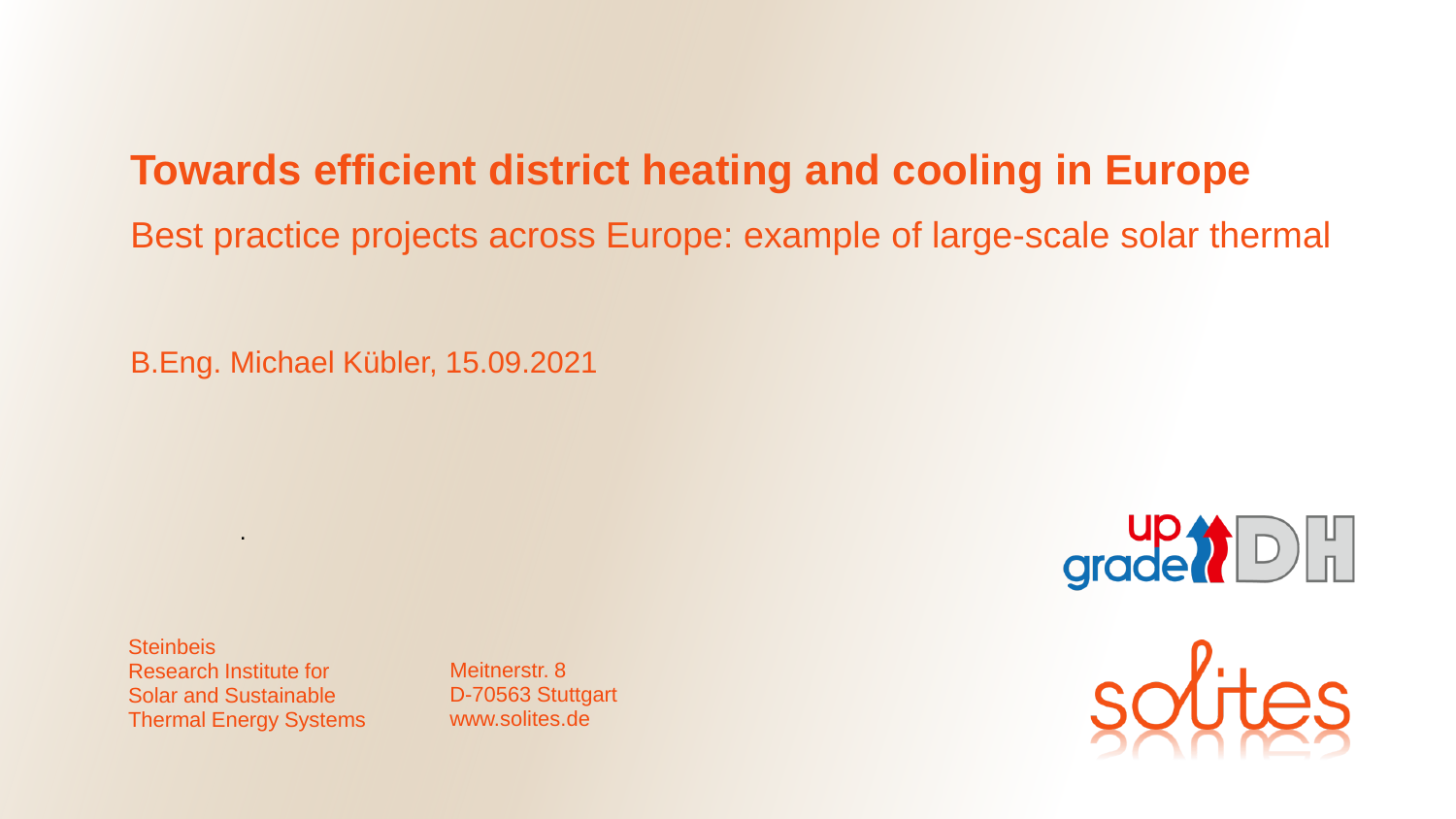## Large-scale solar thermal in Europe



*S*ource: Solar Heat Worldwide 2021

Large-scale systems (<350 kW $_{\text{th}}$ , 500 m<sup>2</sup>) for solar district heating and large residential, commercial and public buildings worldwide – annual achievements and cumulated area in operation in 2020.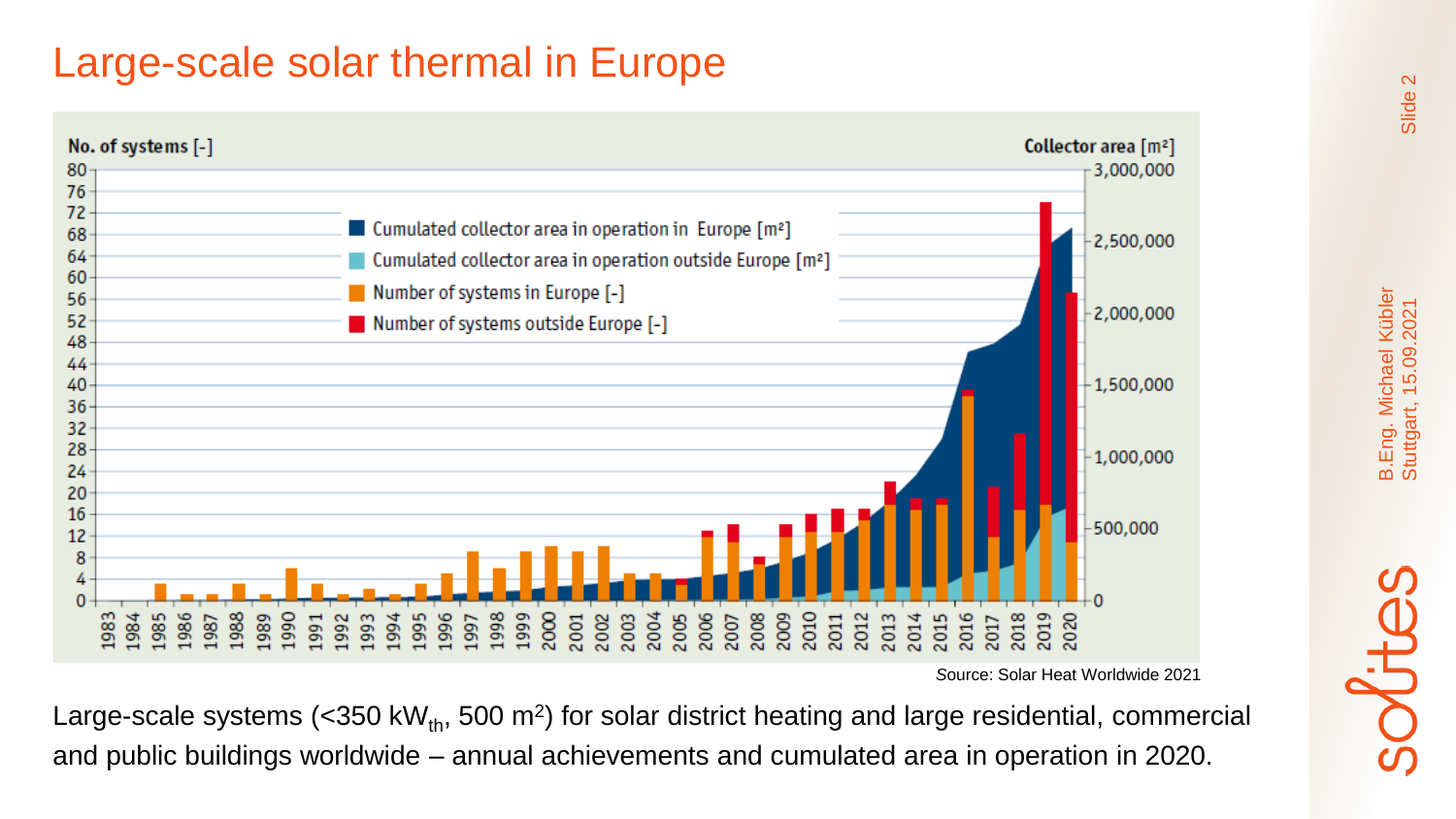# Solar district heating

- Mature technology and market
- Power up to 100 MW, solar fraction up to 50 %
- Demand and interest is growing
- Emission-free and 100 % renewable
- Available everywhere, however need for areas
- Stable heat costs under 30 -50 €/MWh\*



Source: Marstal Fjernvarme



\*Solar district heating for summer loads, flow temperature >100 °C, **Germany**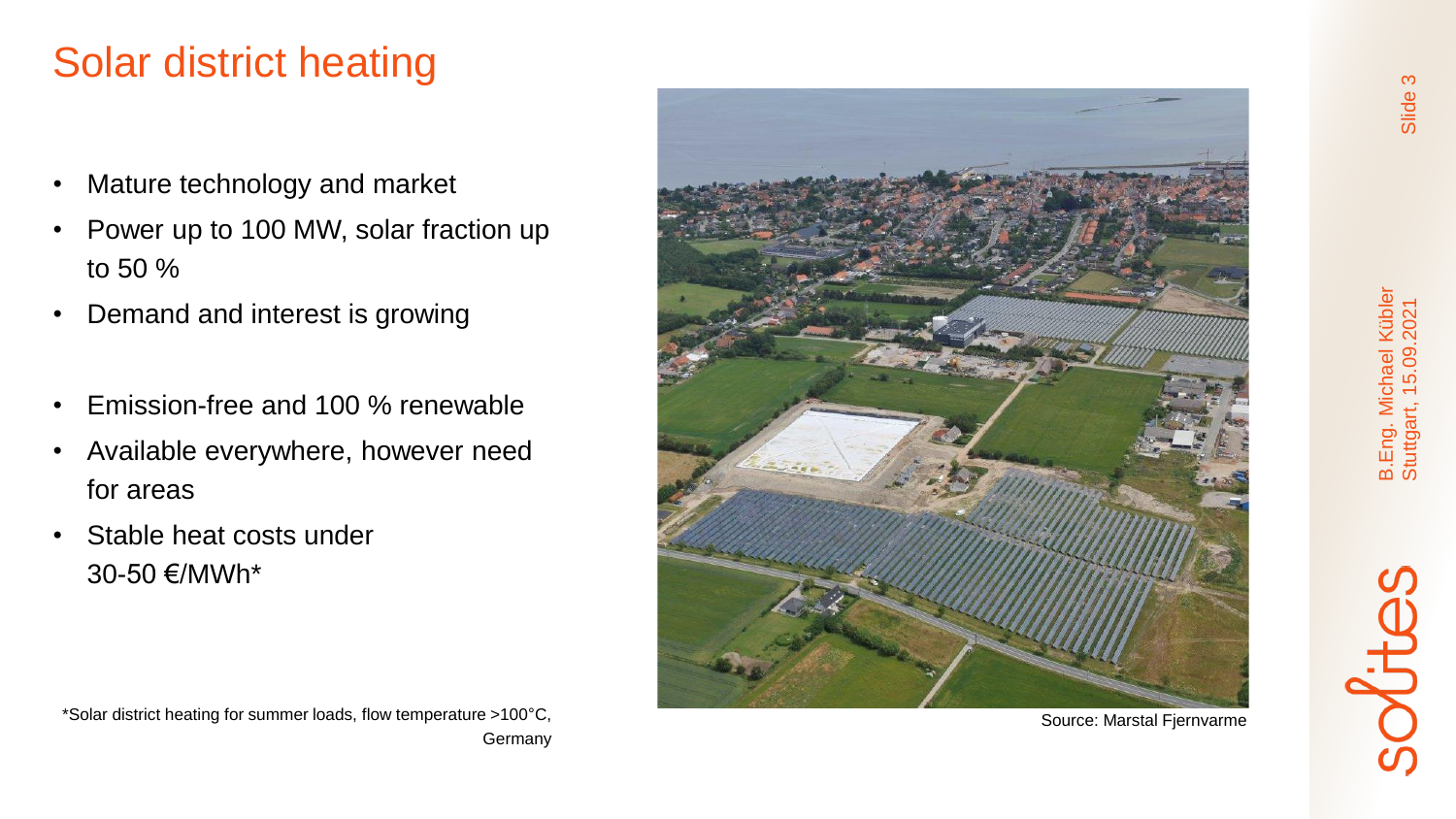# Ludwigsburg, Germany **Dronninglund, Denmark**



Source: Stadtwerke Ludwigsburg-Kornwestheim GmbH

- Urban district heating
- 14,800 m<sup>2</sup> collector area, 9 MW<sub>th</sub>
- 5,500 kWh/a  $\sim$  10 % solar fraction
- 2,000 m<sup>3</sup> buffer storage



- Rural SDH
- 37,573  $m^2$  collector area, 26 MW<sub>th</sub>
- $\cdot$  ~ 40 % solar fraction
- 61,700 m<sup>3</sup> multifunctional heat storage